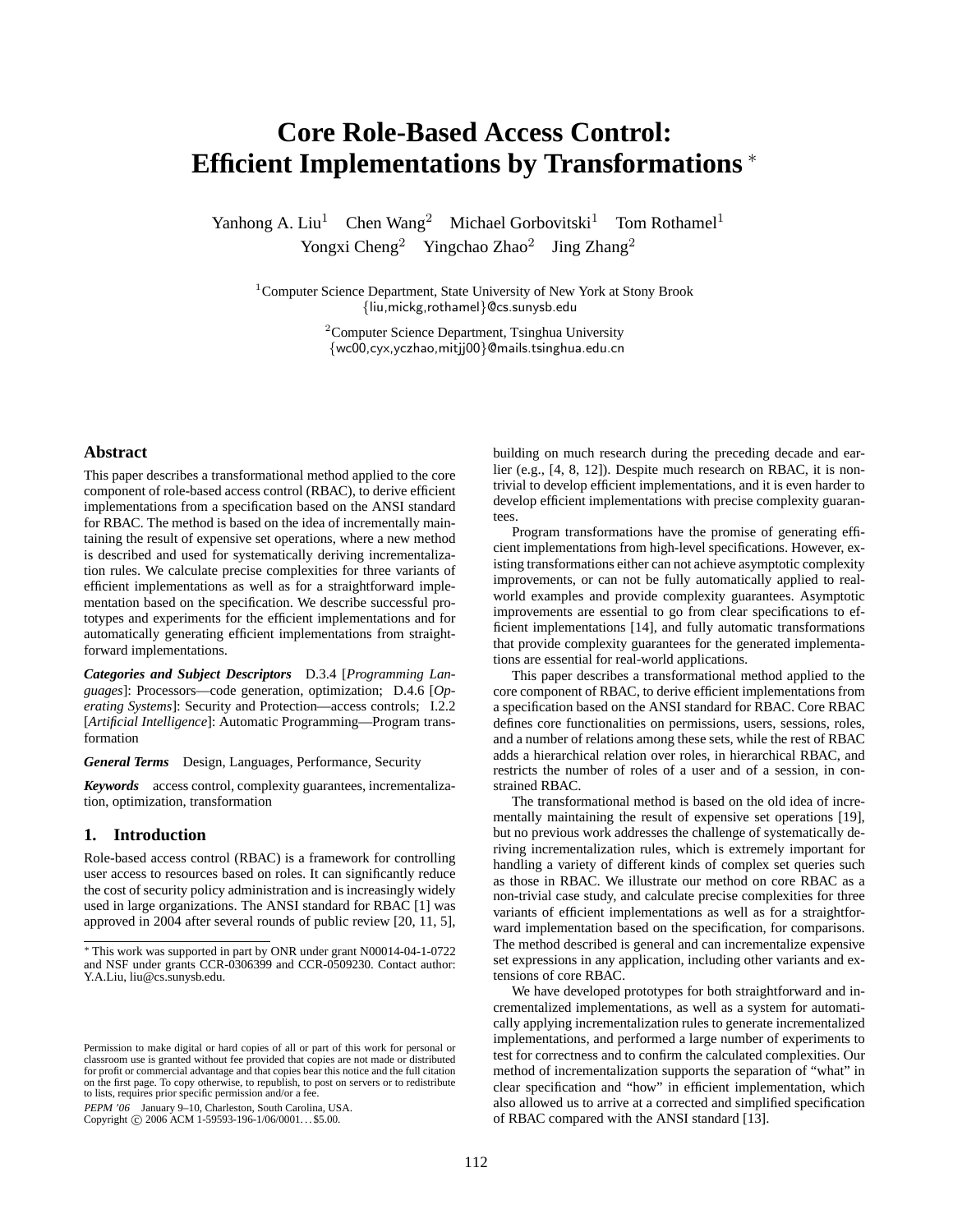# **2. Language**

We use a standard imperative language that supports sets, tuples, and maps for the specification and implementation of core RBAC, though an object-oriented language could be used where core RBAC could be just one class, which is why we use the names "field" and "method" below. We use the name "program" for both specifications and implementations. Figure 1 defines the language, where  $X^*$ ,  $X^+$ , and  $X^?$  denote that X occurs 0 or more, 1 or more, and 0 or 1 times, respectively.

| $prog ::= (field name : type)^*$                              |
|---------------------------------------------------------------|
| (methodname (varname *): $(\text{pre-cond}: expr; )^7$ stmt)* |
| $type ::= set(type)   tuple(type^+)   map(type,type)   $      |
| stmt ::= for (varname in expr) <sup>+</sup>   expr : stmt     |
| $expr ::= \{expr : (varname in expr)^+   expr\}$              |
| fieldname, methodname, varname: identifiers                   |

#### **Figure 1.** Language.

A program defines a set of fields and a set of methods, possibly with pre-conditions. Types may be specified not only for fields but also for variables, method parameters, and return values, although we omit those types from the grammar. We generally omit types when they can be inferred from the program. Note the types for sets, tuples, and maps, the statement for iterating over sets, and the expression for set comprehension; we make substantial use of these, because sets and tuples are well suited for high-level specifications, and maps are essential for efficient implementations.

For the loop for  $v_1$  in  $e_1, ..., v_k$  in  $e_k | e : s$ , each variable  $v_i$  enumerates elements of the set value of expression  $e_i$ , and for each combination of values of  $v_1$  through  $v_k$ , if the value of Boolean expression  $e$  is true, then execute  $s$ . We read the entire statement as "for each  $v_1$  in  $e_1$ ,..., and  $v_k$  in  $e_k$  such that  $e$ , do s". We omit  $\ell$  e when  $e$  is true.

For the set comprehension  $\{e_0: v_1$  in  $e_1, ..., v_k$  in  $e_k \mid e\},$ each variable  $v_i$  enumerates elements of the set value of expression  $e_i$ , and for each combination of values of  $v_1$  through  $v_k$ , if the value of Boolean expression  $e$  is true, then the value of expression  $e_0$  is an element of the resulting set. We read the expression as "the set of  $e_0$  where  $v_1$  is from  $e_1$ ,..., and  $v_k$  is from  $e_k$  such that  $e$ ". We omit | e when e is true.

We use the following kinds of expressions for other operations on sets, tuples, and maps.

|                            | ${x_1, , x_k}$ a set with elements $x_1, , x_k$                   |
|----------------------------|-------------------------------------------------------------------|
| $[x_1, , x_k]$             | a tuple with elements $x_1, , x_k$                                |
| $\{[x_1,y_1],,[x_k,y_k]\}$ |                                                                   |
|                            | a binary relation, i.e., a set of 2-tuples, i.e., pairs           |
|                            | $S+T$ , $S-T$ union and difference, respectively, of sets S and T |
| $S$ subset $T$             | whether S is a subset of or equal to $T$                          |
| x in $S$ , x notin $S$     |                                                                   |
|                            | whether or not, respectively, x is an element of $S$              |
| $M{x}$                     | image set of key $x$ under map $M$                                |

We abbreviate and as a comma. We use indentation to indicate scoping. We use // to begin a comment that lasts till the end of the line.

Our language differs from the Z specification language used in the ANSI standard for RBAC in that it is executable—the semantics of a specification corresponds to a straightforward implementation of the specification,

**Cost model.** The cost model depends on the implementation of sets and maps. We assume that each set is implemented using a hash

table, so it takes constant time on average to retrieve an element from a set, test membership of an element in a set, and add and delete an element to and from a set. We assume that each map is implemented as a hash table for the set of keys and a hash table for the image set of each key, so it takes constant time to add and delete a key, locate an image set of a key, retrieve an element from an image set, test membership of an element in an image set, and add and remove an element to and from an image set.

Each operation that involves enumerating elements of sets has a cost factor that is linear in the size of each set enumerated, and is considered expensive; specifically, the construct

$$
x_1 \text{ in } S_1, \ldots, x_k \text{ in } S_k
$$

has a cost factor of  $|S_1| * ... * |S_k|$ . This gives a simple way of calculating the time complexities.

## **3. Specification**

Core RBAC contains the following sets and relations and the operations on them summarized in Figure 2, explained below.

| OBJS:                            | set (Object) // an operation-object pair   |  |  |  |  |  |  |
|----------------------------------|--------------------------------------------|--|--|--|--|--|--|
| 0PS:                             | set (Operation) // is called a permission. |  |  |  |  |  |  |
| USERS:                           | set(User)                                  |  |  |  |  |  |  |
| ROLES:                           | set(Role)                                  |  |  |  |  |  |  |
| PR:                              | set(tuple(tuple(Operation, Object), Role)) |  |  |  |  |  |  |
| UR:                              | set(tuple(User, Role))                     |  |  |  |  |  |  |
|                                  | // PR subset (OPS * OBJS) * ROLES          |  |  |  |  |  |  |
|                                  | // UR subset USERS * ROLES                 |  |  |  |  |  |  |
|                                  | SESSIONS: set(Session)                     |  |  |  |  |  |  |
| SU:                              | set(tuple(Session, User))                  |  |  |  |  |  |  |
| set(tuple(Session, Role))<br>SR: |                                            |  |  |  |  |  |  |
|                                  | // SU subset SESSIONS * USERS              |  |  |  |  |  |  |
|                                  | // SR subset SESSIONS * ROLES              |  |  |  |  |  |  |

A system has sets of objects, operations, users, roles, and sessions; their elements are of types Object, Operation, User, Role, and Session, respectively. A operation-object pair, called a permission, denotes an allowed operation on an object. A permission-role pair in PR denotes a permission assigned to a role. A user-role pair in UR denotes a user assigned to a role. A session-user pair in SU denotes a session and the unique user of the session. A session-role pair in SR denotes a session and a role active in the session.

| administrative                | add/delete user/role, assign/deassign user,                 |
|-------------------------------|-------------------------------------------------------------|
| commands                      | grant/revoke permission                                     |
| supporting                    | create/delete session, add/drop active role,                |
| system functions check access |                                                             |
| review                        | assigned users/roles                                        |
| functions                     |                                                             |
|                               | advanced review role/user permissions, session roles/perms, |
| functions                     | role/user ops on obj                                        |

**Figure 2.** Functionalities of core RBAC by categories.

**Administrative commands.** The following operations each adds an element to a set or a relation.

```
AddUser(user):
 pre-cond: user notin USERS;
 USERS = USERS + {user}
```
AddRole(role): pre-cond: role notin ROLES;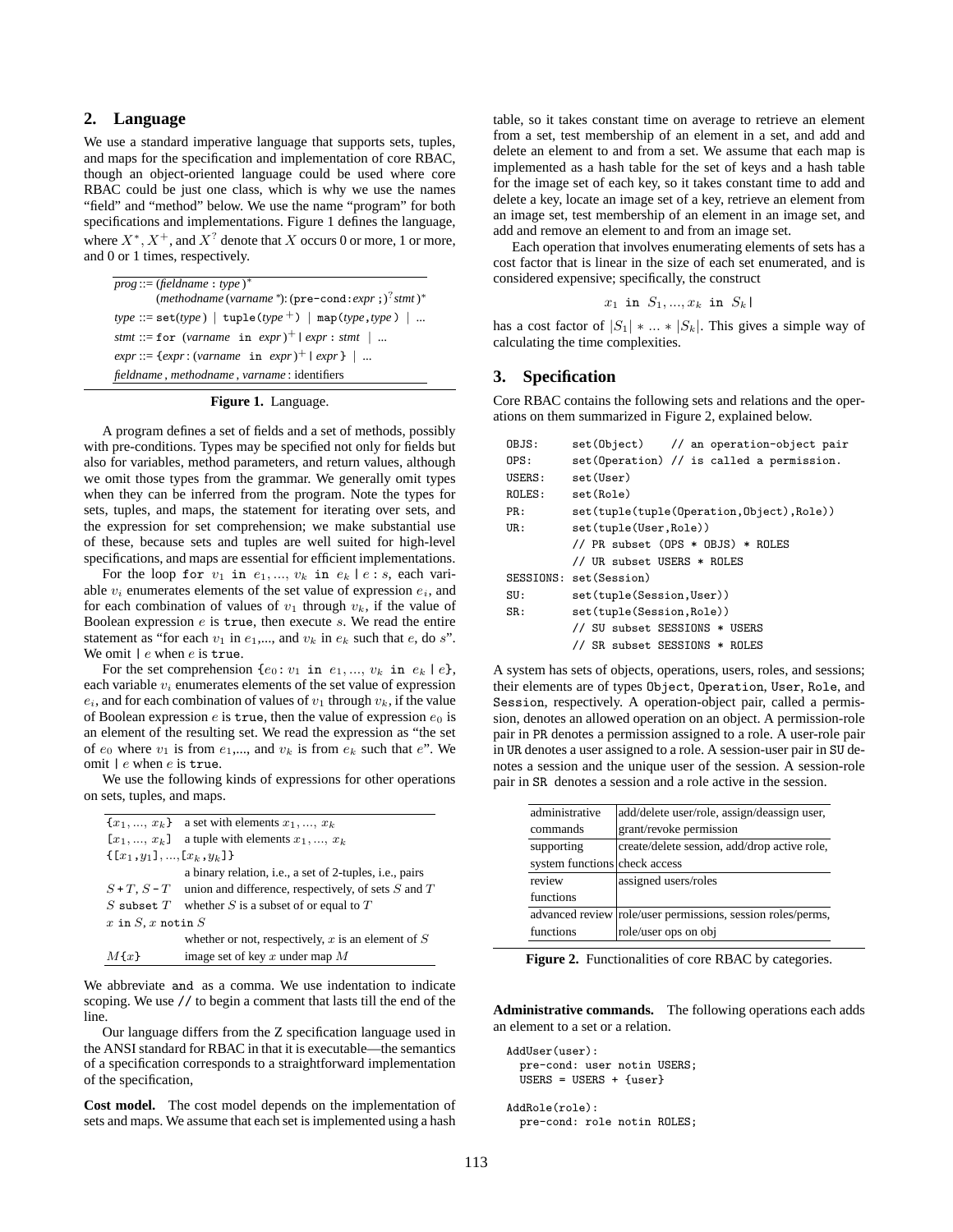```
ROLES = ROLES + \{role\}AssignUser(user,role):
  pre-cond: user in USERS, role in ROLES,
            [user,role] notin UR;
  UR = UR + \{[user, role]\}GrantPermission(operation, object, role):
  pre-cond: operation in OPS, object in OBJS,
            role in ROLES,
            [[operation,object],role] notin PR;
  PR = PR + {[[operation,object],role]}
```
Deleting an element is symmetric to adding an element, but possibly with two kinds of additional updates. First, if an element is deleted from a set, then from all relations defined using the set, all tuples that contain the deleted element must be deleted. Second, DeleteUser, DeleteRole, and DeassignUser also delete the associated sessions, to satisfy the constraint that a session can have a role active only if the user of the session is assigned that role.

```
DeleteUser(user):
  pre-cond: user in USERS;
  UR = UR - {[user,r]: r in ROLES} //maintain UR<br>for s in SESSIONS | //maintain SES
                                    //maintain SESSIONS
    [s,user] in SU:
    DeleteSession(user,s)//DeleteSession defined below
  USERS = USERS - {user}DeleteRole(role):
  pre-cond: role in ROLES;
  PR = PR - {[[op,o],role]: op in OPS, o in OBJS}
                                    //maintain PR
  UR = UR - {[u,role]: u in USERS} //maintain UR
  for s in SESSIONS, u in USERS |
    [s,u] in SU, [s,role] in SR: //maintain SESSIONS
    DeleteSession(u,s)
  ROLES = ROLES - froleDeassignUser(user, role):
  pre-cond: user in USERS,role in ROLES,
            [user,role] in UR;
  for s in SESSIONS |
    [s,user] in SU,[s,role] in SR://maintain SESSIONS
    DeleteSession(user,s)
  UR = UR - \{[user, role]\}RevokePermission(operation, object, role):
  pre-cond: operation in OPS, object in OBJS,
            role in ROLES,
            [[operation,object],role] in PR;
  PR = PR - {[[operation,object],role]}
```
**Supporting system functions.** CreateSession creates a session for a user with an initial set of active roles; it first checks that the user is assigned those roles, and then adds the appropriate elements to SU, SR, and SESSIONS. DeleteSession deletes all elements of SU, SR, and SESSIONS that are associated with the session.

```
CreateSession(user, session, ars):
  pre-cond: user in USERS, session notin SESSIONS,
            ars subset AssignedRoles(user);
            // AssignedRoles is defined below
  SU = SU + {[session,user]}SR = SR + \{[session,r]: r inars\}SESSIONS = SESSIONS + {session}
DeleteSession(user, session):
  pre-cond: user in USERS, session in SESSIONS,
            [session,user] in SU;
```
 $SU = SU - \{[session,user]\}$  $SR = SR - \{[session,r]: r in ROLES\}$  // maintain SR SESSIONS = SESSIONS - {session}

Adding and deleting active roles adds to and deletes from SR , respectively; adding an active role also first checks that the user of the session is assigned that role.

```
AddActiveRole(user, session, role):
 pre-cond: user in USERS, session in SESSIONS,
            role in ROLES, [session,user] in SU,
            [session,role] notin SR,
            role in AssignedRoles(user);
 SR = SR + \{[session,role]\}DropActiveRole(user, session, role):
 pre-cond: user in USERS, session in SESSIONS,
            role in ROLES, [session,user] in SU,
            [session,role] in SR;
 SR = SR - {[session,role]}
```
CheckAccess checks whether an operation on an object is allowed in a session, i.e., whether there is a role that is active in the session and is assigned the operation-object pair as a permission.

```
CheckAccess(session, operation, object):
 pre-cond: session in SESSIONS,
            operation in OPS, object in OBJS;
 return {r in ROLES | [session,r] in SR,
                       [[operation,object],r] in PR}
         != 5
```
**Review functions and advanced review functions.** These functions are queries on the sets and relations. Most of them ( AssignedUsers, AssignedRoles, RolePermissions, SessionRoles, RoleOperationsOnObject) are over one relation, i.e., given a value for the left or right component of a relation, find all associated values for the other component in the relation. For example, the first two are review functions defined by:

```
AssignedUsers(role):
 pre-cond: role in ROLES;
 return {u: u in USERS | [u,role] in UR}
AssignedRoles(user):
 pre-cond: user in USERS;
 return {r: r in ROLES | [user,r] in UR}
```
The other ones (UserPermissions, SessionPermissions, UserOperationsOnObject) are over two relations, called a join in database, i.e., given a value for one component of a relation, equate the other component of the relation with one component of a second relation, and find all associated values for the other component of the second relation. Two of them (RoleOperationsOnObject, UserOperationsOnObject) involve lookup over nested tuples but are otherwise similar to the other functions. All advanced review functions are defined below:

```
RolePermissions(role):
  pre-cond: role in ROLES;
  return {[op,o]: op in OPS, o in OBJS
          | [[op,o],role] in PR}
UserPermissions(user):
  pre-cond: user in USERS;
 return {[op,o]: r in ROLES, op in OPS, o in OBJS
          | [user,r] in UR, [[op,o],r] in PR}
SessionRoles(session):
```
pre-cond: session in SESSIONS;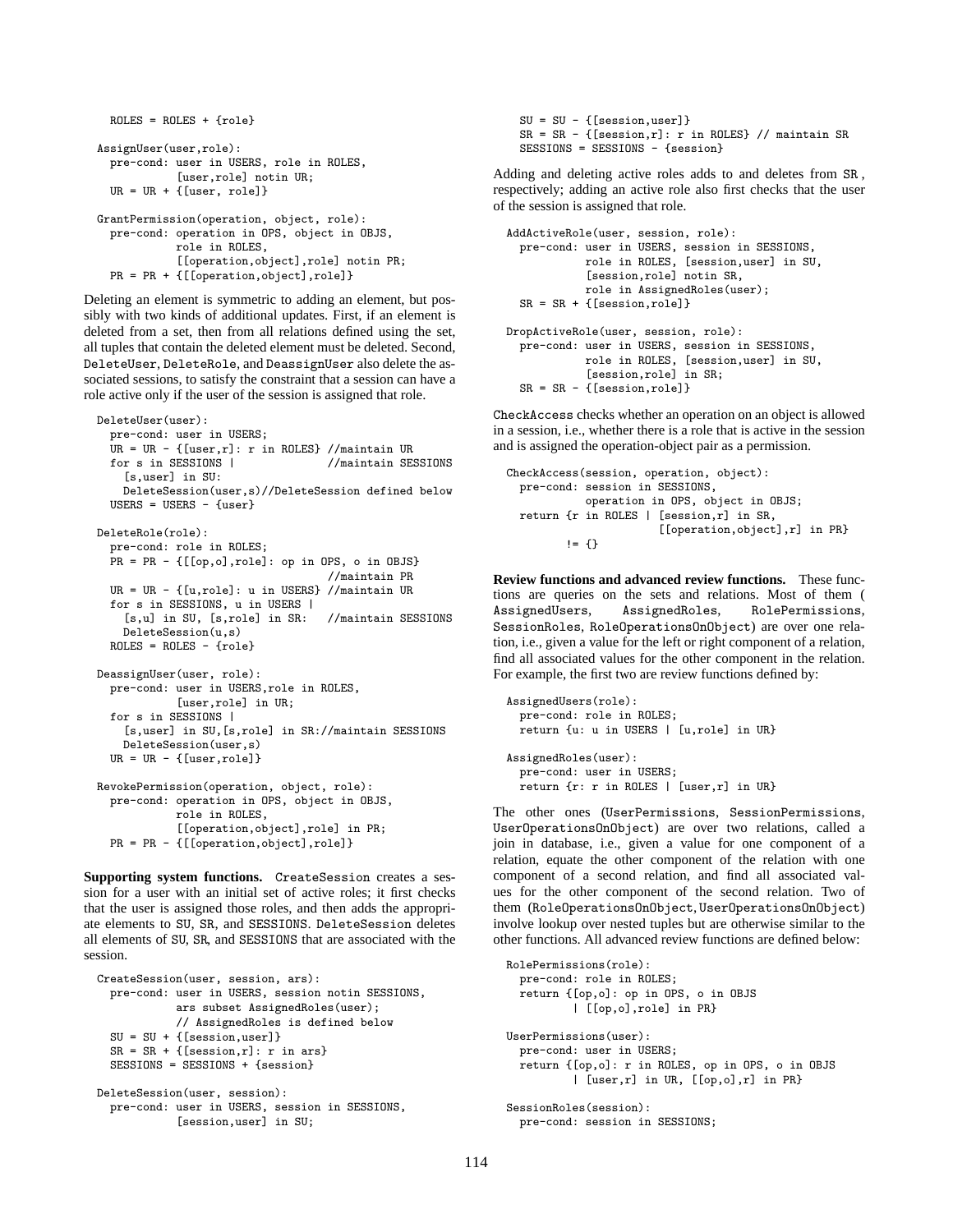```
return {r: r in ROLES | [session,r] in SR}
SessionPermissions(session):
 pre-cond: session in SESSIONS;
 return {[op,o]: r in ROLES, op in OPS, o in OBJS
          | [session,r] in SR, [[op,o],r] in PR}
RoleOperationsOnObject(role, object):
  pre-cond: role in ROLES, object in OBJS;
 return {op: op in OPS | [[op,object],role] in PR}
UserOperationsOnObject(user, object):
 pre-cond: user in USERS, object in OBJS;
  return {op: r in ROLES, op in OPS
```
| [user,r] in UR, [[op,object],r] in PR}

#### **4. Transformational method**

Straightforward implementations of many operations in core RBAC are inefficient because they involve iterating through sets from scratch. Efficient implementations require that the results of such expensive computations be stored, be retrieved quickly when needed, and be maintained incrementally when the sets that these results depend on are updated. This section describes the transformational method for incrementalizing individual expensive computations. The overall efficiency depends on which expensive computations to incrementalize based on the costs and frequencies of the operations, and will be discussed in the next section.

**Determining expensive computations.** We consider all operations that are not constant time expensive. These include set comprehensions, loops over sets, a subset test, a set union, and set differences in the core RBAC specification. A set difference, as in DeleteUser, DeleteRole, and DeleteSession,

 $T = T - \{e : x_1 \text{ in } S_1, ..., x_k \text{ in } S_k\}$ 

is transformed to an equivalent loop over sets

for  $x_1$  in  $S_1, ..., x_k$  in  $S_k$  | e in  $T: T = T - \{e\}$ 

since only elements of  $T$  need to be considered for deletion. The subset test and set union, in CreateSession, are transformed similarly, to loops over ars. A loop over sets

$$
\texttt{for } x_1 \texttt{ in } S_1, ..., x_k \texttt{ in } S_k \mid e \colon s
$$

is transformed to a set comprehension

$$
\{[x_1, ..., x_k] : x_1 \text{ in } S_1, ..., x_k \text{ in } S_k \mid e\}
$$

plus a simple loop over the result of the comprehension. For example, in the definition of DeleteUser,

 $UR = UR - \{[user, r]: r in ROLES\}$  //maintain UR

is transformed to

|  |                          | for $r$ in ROLES   [user, $r$ ] in UR: |  |
|--|--------------------------|----------------------------------------|--|
|  | UR = UR - $\{[user,r]\}$ |                                        |  |

and then to

```
for r in {r: r in ROLES | [user,r] in UR}:
  UR = UR - \{[user, r]\}
```
The remaining loops are over the results of set comprehensions in DeleteUser DeleteRole, DeassignUser, and DeleteSession (for maintaining UR, PR, SR, and SESSIONS) and over ars in CreateSession (for subset test and addition to SR); each of them has a cost proportional to size of the desired outcome and thus can not be eliminated. Therefore, set comprehensions are the only remaining expensive computations that could be optimized away.

Figure 3 lists all 16 occurrences of them, where the first column is the containing method, and last column classifies them into 9 different kinds of queries—1x for four kinds of queries over one relation, and 2x for five kinds of queries over two relations.

The time complexities of these queries can be calculated straightforwardly based on the cost model, which then give the time complexities of the methods, as summarized in the second column of Figure 5.

**Size notation.** We use the following letters for sizes of the respective sets:

|             | set: OBJS OPS OPS*OBJS USERS ROLES SESSIONS |  |  |
|-------------|---------------------------------------------|--|--|
| size: 0 A P |                                             |  |  |

where A for operation is adopted from the initial letter of "access" or "action", and P equals A\*O and is the initial letter of "permission". We use x/y, where x and y are the letters for the above sets but in lower case, to denote the number of x's per y. For example, s/u denotes the number of sessions per user, which can be used either for the worst case or the average case analysis. Specially, s/ur denotes the number of sessions per user per active role, and a/or denotes the number of operations allowed per object per role.

**Identifying parameter updates.** The parameters of a query are the free variables in the query. The result of the query depends on the values of these variables. For example, parameters of the CheckAccess query are ROLES, SR, PR, session, operation, and object.

An update to a parameter is any operation that sets the value of the parameter. For example, for the CheckAccess query, the parameters ROLES, SR, and PR are set by addition and deletion of an element, while session, operation, and object are set by calls to CheckAccess.

We identify primitive updates to the parameters, i.e., primitive operations that directly set the values of the parameters, not through method calls. For example, the primitive updates in DeleteUser are the assignments to UR and USERS, not the call to DeleteSession that assigns to SU, SR, and SESSIONS. Figure 4 lists all primitive updates to the sets and relations defined in core RBAC, where the first column is the containing method, and the parentheses enclose the number of elements added or deleted if the number is not 1. These sets and relations are all the parameters, besides method arguments, of all the expensive queries.

| AddUser                         | add to         | USERS |                                            |
|---------------------------------|----------------|-------|--------------------------------------------|
| DeleteUser                      |                |       | delete from USERS, UR $(r/u)$              |
| AddRole                         | add to         | ROLES |                                            |
| DeleteRole                      |                |       | delete from ROLES, UR $(u/r)$ , PR $(p/r)$ |
| AssignUser                      | add to         | UR.   |                                            |
| DeassignUser delete from UR     |                |       |                                            |
| GrantPermission add to          |                | PR.   |                                            |
| RevokePermission delete from PR |                |       |                                            |
| CreateSession                   | add to         |       | SU, SR (ars), SESSIONS                     |
| DeleteSession                   |                |       | delete from SU, SR $(r/s)$ , SESSIONS      |
| AddActiveRole                   | add to         | SR.   |                                            |
| DropActiveRole                  | delete from SR |       |                                            |

**Figure 4.** Primitive updates in core RBAC.

**Deriving incrementalization rules.** For each kind of expensive query, we need to know how to handle each kind of update to a parameter of the query; this is captured by an incrementalization rule, which systematically addresses three main issues in incrementalizing expensive set queries.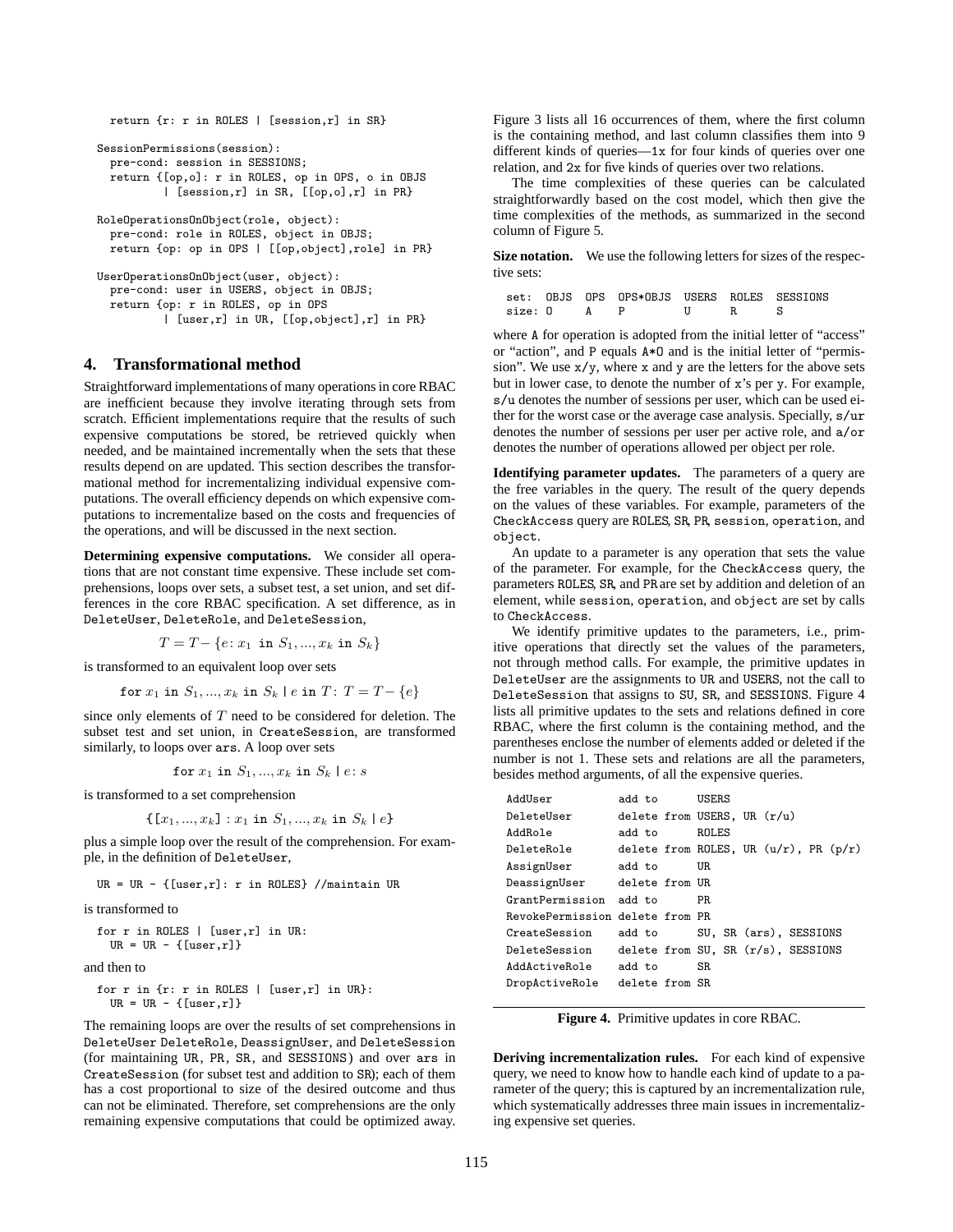| containing method  | expensive query                                                                                                                                                               | kind           |
|--------------------|-------------------------------------------------------------------------------------------------------------------------------------------------------------------------------|----------------|
| DeleteUser         | $\{r: r in ROLES \mid [user, r] in UR\}$                                                                                                                                      | 1a             |
|                    | $\{s: s in SESSIONS \mid [s, user] in SU\}$                                                                                                                                   | 1 <sub>b</sub> |
| DeleteRole         | $\{[\text{op},\text{o}]: \text{op in OPS}, \text{o in OBJS}   [[\text{op},\text{o}],\text{role}] \text{ in PR}\}\$                                                            | 1 <sub>c</sub> |
|                    | $\{u: u in \t{USERS} \mid [u, role] in \t{UR}\}\$                                                                                                                             | 1 <sub>b</sub> |
|                    | $\{[s,u]: s$ in SESSIONS, u in USERS $  [s,u]$ in SU, $[s,role]$ in SR}                                                                                                       | 2e             |
| DeassignUser       | $\{s: s \in \mathbb{S}\}$ sessions   [s, user] in SU, [s, role] in SR}                                                                                                        | 2d             |
| DeleteSession      | $\{r: r in ROLES \mid [session,r] in SR\}$                                                                                                                                    | 1a             |
| CheckAccess        | $\{r: r \in \mathbb{R} \mid \text{Eession}, r\}$ in SR, $[\text{operation}, \text{object}], r]$ in PR}                                                                        | 2 <sub>c</sub> |
| AssignedUsers      | $\{u: u in \text{ USERS} \mid [u, role] in \text{ UR}\}\$                                                                                                                     | 1 <sub>b</sub> |
| AssignedRoles      | $\{r: r in ROLES \mid [user, r] in UR\}$                                                                                                                                      | 1a             |
| RolePermissions    | {[op,o]: op in OPS, o in OBJS   [[op,o],role] in PR}                                                                                                                          | 1 <sub>c</sub> |
| UserPermissions    | $\{[\text{op},\text{ol}] : r \text{ in ROLES}, \text{op in OPS}, \text{o in OBS} \mid [\text{user},r] \text{ in UR}, \; [\text{op},\text{ol}],r] \text{ in PR} \}$ 2a         |                |
| SessionRoles       | $\{r: r in ROLES \mid [session,r] in SR\}$                                                                                                                                    | 1a             |
| SessionPermissions | $\{[\text{op},\text{o}]: r \text{ in ROLES}, \text{op in OPS}, \text{o in OBSI} \mid [\text{session}, r] \text{ in SR}, \{[\text{op},\text{o}], r\} \text{ in PR} \text{ 2a}$ |                |
|                    | RoleOperationsOnObject {op: op in OPS   [[op,object], role] in PR}                                                                                                            | 1d             |
|                    | UserOperationsOnObject {op: r in ROLES, op in OPS   [user,r] in UR, [[op,object],r] in PR}                                                                                    | 2b             |
|                    |                                                                                                                                                                               |                |

**Figure 3.** Expensive queries in core RBAC.

First, to handle parameters that can be set to any value, a map is maintained that maps the values of those parameters to the results of the query. For example, for the CheckAccess query, we maintain a map, called MapSP2R, that maps any given session and permission, i.e., operation-object pair, to the desired set of roles. Then, the CheckAccess query can be replaced with a fast retrieval,

#### MapSP2R{[session,operation,object]}

which locates the result set in constant time. The method CheckAccess can then test the emptiness of the result set in constant time, and thus is overall constant time and optimal.

Second, to handle other parameter updates, we must derive code for incrementally maintaining the result of the query at each kind of update. For example, for the CheckAccess query, MapSP2R must be incrementally maintained when ROLES is updated in AddRole and DeleteRole; SR is updated in CreateSession, DeleteSession, AddActiveRole, and DeleteActiveRole; and PR is updated in GrantPermission, RevokePermission, and DeleteRole. The derivation starts with generic code for maintaining the result set, obtained from the set comprehension by iterating over both the sets enumerated and the sets tested for membership. For example, the generic code for the CheckAccess query is

for r in ROLES: for [s,r] in SR: for [[op,o],r] in PR: ... //add r to, or delete r from, MapSP2R{[s,op,o]}

A variable that becomes bound in an outer loop is used as a filter for the values enumerated in an inter loop. For the example above, the variable r becomes bound in the outer-most loop, so for each value of r, among tuples enumerated in the two inner loops, only those whose second component equals the value of  $r$  are considered. The specific code derived for maintaining the result set at each kind of update is described below.

Third, for efficient incremental computation on sets of tuples, auxiliary maps that map values of certain components of the tuples to values of other components of the tuples are needed to quickly retrieve the values of latter components given values of the former components. These maps essentially serve as indices. For the CheckAccess query, the generic form above shows the need to find all s's and all [op,o]'s that match each r in SR and PR , respectively. So, we maintain two auxiliary maps: SRMapR2S maps each role in the range of SR to its corresponding set of sessions in SR, and PRMapR2P maps each role in the range of PR to its corresponding set of permissions in PR. That is, SRMapR2S and PRMapR2P are the inverse maps of SR and PR, respectively.

Now, to obtain the specific maintenance code at each addition and deletion, we start with the generic code, and do four things: (1) eliminate the loop over the set that is being added or deleted an element, because only the element being added or deleted needs to be considered for this loop in the incremental maintenance, (2) replace each loop whose loop variables are all bound with a test on the loop variables, because bound variables are filters of the values, (3) use auxiliary maps in loops that have both bound and unbound loop variables to iterate over only the values of the unbound variables, and (4) update an auxiliary map when its corresponding set of tuples is updated. We show the resulting maintenance code for the CheckAccess query at each kind of update to ROLES, SR, and PR. We first show the cases for element additions, as a set of at update do maintenance time formula clauses:

```
at ROLES = ROLES + {r}do for s in SRMapR2S{r}: for [op,o] in PRMapR2P{r}:
     ... //add r to MapSP2R{[s,op,o]}
time O(s/r*p/r)
at SR = SR + \{ [s,r] \}do if r in ROLES: for [op,o] in PRMapR2P{r}:
     ... //add r to MapSP2R{[s,op,o]}
   SRMapR2S{r} = SRMapR2S + {s}time O(p/r)
at PR = PR + \{[\lceil op, o \rceil, r] \}do if r in ROLES: for s in SRMapR2S{r}:
     ... //add r to MapSP2R{[s,op,o]}
   PRMapR2P{r} = PRMapR2P{r} + {[op,o]}time O(s/r)
```
where the code for adding  $r$  to MapSP2R $\{[s, op, o]\}$  is

```
if r notin MapSP2R{[s,op,o]}:
  MapSP2R[{s, op, o]} = MapSP2R[{s, op, o]} + {r}
```
Deletion is symmetric and has the same cost, i.e., is exactly the same except with if...notin replaced with if...in and with + replaced with -. Finally, initialization of the maps is simple: the map for the query result is set to empty when any of the sets being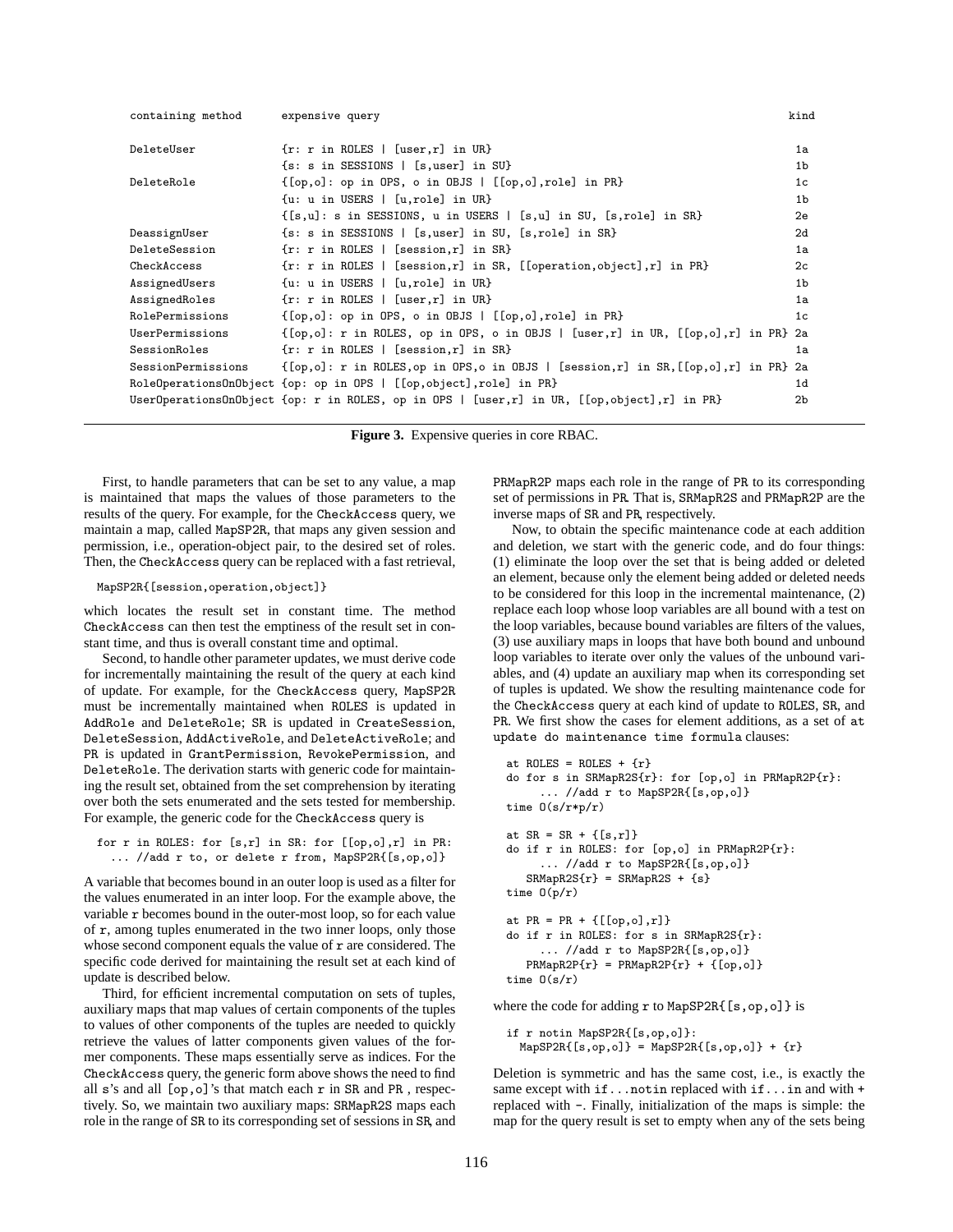iterated over is set to empty, and an auxiliary map is set to empty when the corresponding set of tuples is set to empty; the cost is always  $O(1)$ .

Two kinds of simplifications can be made to the maintenance code above for additions in core RBAC, although they do not improve the actual asymptotic running times. First, the maintenance code in the first clause can be eliminated, and its time complexity is more accurately  $O(1)$ , because the range of SR is a subset of ROLES in RBAC, and thus SRMapR2S maps a new role to the empty image set. Second, in the maintenance code in the second clause, the condition  $if r in ROLES can be removed, again because the$ range of SR is a subset of ROLES, and thus the r in a pair added to SR must be in ROLES.

Rules for the four kinds of 1x queries are much simpler; each of them just needs to store, use, and maintain one auxiliary map. Rules similar to the rule for the CheckAccess query can be derived for the other four kinds of 2x queries. For some queries, different order of sets and relations being iterated may lead to different complexities, because of differences in the order of binding the variables. The number of possible orders is exponential in the number of sets being iterated, but it is typically a small constant, so we can simply consider all of them.

**Applying incrementalization rules.** Since all queries in core RBAC are independent of each other, rules for incrementalizing them can be applied in any order. There are two additional details when applying individual rules. First, if the maintenance code at a parameter update uses the value of the parameter before the update, then it must be inserted before the parameter update; otherwise, it can be inserted either before or after. Second, even though a query result can be located in constant time, if it is iterated over, then a copy of it needs to be made for the iteration if the query result may be incrementally updated at updates to the query parameter during the iteration; note that this copying does not increase the overall asymptotic running time because the cost of copying is amortized over the subsequent iteration.

## **5. Efficient implementations**

An overall efficient implementation depends on the frequencies and the needed response times of the operations, because there are tradeoffs between the query times and the update times. We describe three variants that make CheckAccess efficient, make all queries efficient, and make retrievals over single relations efficient, respectively, some at the expense of increased update times. Other variants that make different sets of queries efficient can be obtained using the same transformational method.

**Making** CheckAccess **efficient.** Supporting system functions are typically the most frequently executed in all core RBAC functionalities. Among these functions, CheckAccess is typically the most frequent, and CreateSession and DeleteSession are the next most frequent. Straightforward execution of them each takes  $O(R)$  time.

Incrementally maintaining the CheckAccess query makes CheckAccess efficient, as shown in Section 4, but it adds maintenance work at the updates to SR in CreateSession and DeleteSession, so this is a good tradeoff if CheckAccess is performed much more frequently than CreateSession and DeleteSession or if the response time of CheckAccess is most critical compared to the other two. Meanwhile, the cost of  $O(R)$ in CreateSession and DeleteSession can be eliminated, by incrementally maintaining the expensive query AssignedRoles that is called in CreateSession, and the expensive query in DeleteSession that is the same as the query SessionRoles.

The third column in Figure 5 summarizes the time complexities of the functionalities in the resulting implementation. Space complexity is the sum of  $O(S * P + |PR| + |SR|)$  for storing the maps for making CheckAccess constant time,  $O(|UR|)$  for making AssignedRoles constant time, and  $O(|SR|)$  for making SessionRoles constant time.

**Making all queries efficient.** All queries are listed in Figure 3. To make them all efficient, we apply incrementalization rules to all of them. This leads to further increase in the time complexities of the update operations, and so is a good tradeoff if all queries are performed much more frequently than the updates or if the query response time is critical, such as during an intensive policy review period. The fourth column in Figure 5 summarizes the time complexities of the operations in the resulting implementation. Space complexity is the sum of the sizes of all maps maintained for all of the queries.

**Making retrievals over single relations efficient.** Retrievals over single relations include all queries over one relation, as well as retrievals over one relation in queries over two relations. They can be made efficient by storing, using, and incrementally maintaining auxiliary maps for single relations, not maps that map parameters to results for queries over two relations. These auxiliary maps, determined by retrievals needed in the queries, are all of URMapR2U, URMapU2R, SRMapR2S, SRMapS2R, SUMapS2U, SUMapU2S, PRMapR2P, and PRMapOR2A.

These auxiliary maps allow the result of queries over single relations to be located in constant time, and queries over two relations to be answered in at most the time proportional to the product of the sizes of the two image sets. For example, the CheckAccess query, given the auxiliary map SRMapS2R, needs to enumerate only the roles that are active in the given session, rather than all the roles as in the straightforward implementation, and then do a constant-time test against PR.

The last column in Figure 5 summarizes the time complexities of the operations in the resulting implementation. While queries over two relations are not as efficient, the update operations are more efficient, compared with when all queries are incrementalized. Indeed, all query and update operations in this implementation are clearly more efficient compared with the straightforward implementation. The space complexities is the sum of the sizes of all auxiliary maps, which is only  $O(|\text{UR}| + |\text{SR}| + |\text{SU}| + |\text{PR}|)$ .

**Complexities.** Figure 5 lists all core RBAC functionalities and time complexities for their straightforward implementations, and for the three variants discussed above.

### **6. Experiments**

To help confirm the correctness of the transformations and the complexity analysis results presented above, we first developed a straightforward implementation of core RBAC that precisely follows the specification; we then applied our transformational method to it, both manually and automatically, using a number of different combinations of incrementalization rules, and we performed many experiments on the resulting implementations. All experimental results confirmed our expectations.

All implementations were written in Python, which has built-in support for set comprehension; they include the straightforward implementation, several manually incrementalized implementations, and a system we developed to automatically apply incrementalization rules to Python programs. Our current library of incremen-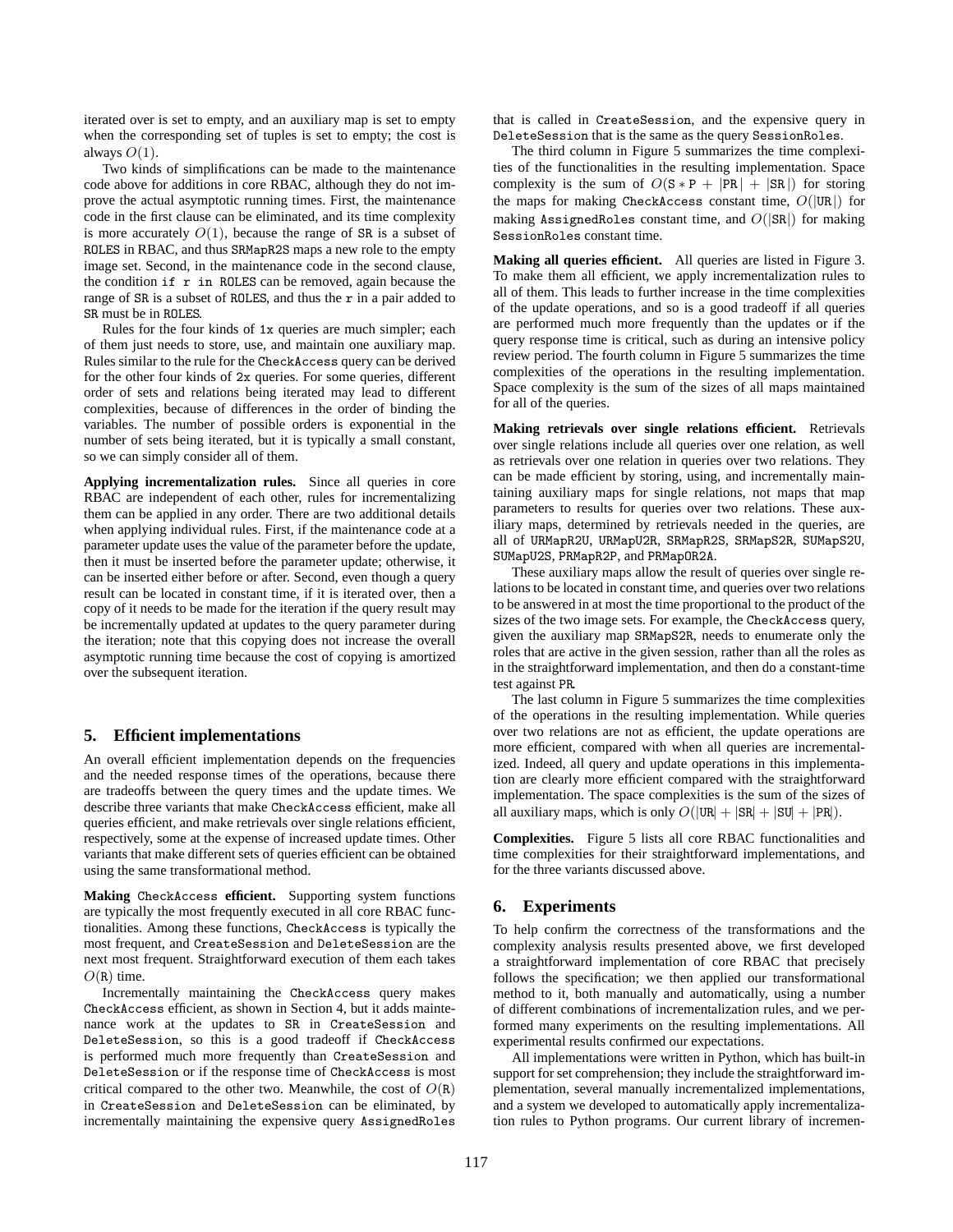| AddUser(u)                        | 1                   |                |                                       |              |
|-----------------------------------|---------------------|----------------|---------------------------------------|--------------|
| Deletelser(u)                     | $R + S + S / u * R$ | -R+r/u         | $p/r*(r/u+s/u*r/s)$ $r/u+s/u*r/s$     |              |
| AddRole(r)                        | 1                   |                |                                       |              |
| DeleteRole(r)                     | $P+U+S*U+s/r*R$     | $+s/r*p/r+u/r$ | $p/r*(u/r+s/r*r/s)$ $p/r+u/r+s/r*r/s$ |              |
| Assigma( u, r)                    | 1                   |                | p/r                                   |              |
| DeassignUser(u, r)                | $S+s/ur*R$          |                | $p/r*(1+s/urr*r/s)$                   | s/u+s/ur*r/s |
| $Gran$ t $Permission(op, o, r)$   | $\mathbf{1}$        | s/r            | $u/r+s/r$                             |              |
| $Revoler$ Permission $(op, o, r)$ | 1                   | s/r            | $u/r+s/r$                             |              |
| CreateSession(u, s,ars)           | ars+R               | $p/r*ars+r/s$  | $p/r*(ars+r/s)$                       | ars          |
| DeleteSession(u, s)               | R.                  | $p/r*r/s$      | $p/r*r/s$                             | r/s          |
| AddActiveRule(u,s,r)              | R.                  | p/r            | p/r                                   | 1            |
| DropActiveRule(u, s, r)           | 1                   | p/r            | p/r                                   |              |
| CheckAccess(s, op, o)             | R.                  | $\mathbf{1}$   | 1                                     | r/s          |
| AssignedUsers(r)                  | U                   |                |                                       | 1            |
| AssignedRoles(u)                  | R.                  | $\mathbf{1}$   |                                       |              |
| RolePermissions(r)                | P                   |                |                                       |              |
| UserPermissions(u)                | $R*P$               |                | 1.                                    | $r/u*p/r$    |
| SessionRobles(s)                  | R.                  | $\mathbf{1}$   | 1                                     | 1            |
| SessionPermissions(s)             | $R*P$               |                | 1                                     | $r/s*p/r$    |
| RoleOperationsOnObject(r,o) A     |                     |                |                                       |              |
| UserOperationsOnObject(u,o) R*A   |                     |                |                                       | $r/u*a$ or   |
|                                   |                     |                |                                       |              |

core RBAC functionalities straightforward inc CheckAccess inc all queries inc retrievals

Figure 5. Time complexities of core RBAC functionalities. A blank means that it is the same as the straightforward version. A formula prefixed with + or - specifies the difference in the amount from the straightforward version.

talization rules contains nine incrementalization rules, which were developed following the method described in this paper and were expressed using the rule language introduced in [14]. The transformation system, named InvTS (Invariant-driven Transformation System), consists of over 5,000 lines of Python. When applied to the straightforward implementation of core RBAC, it took between 15 to 70 seconds to obtain variants of efficient implementations, depending on the amount of caching used in InvTS, and the number of queries incrementalized in each variant.

We can get a sense of how much effort incrementalization saved us by comparing the size of the straightforward program to the size of the incrementalized ones. We report the number of interesting lines of code, defined as non-empty and non-comment lines. The straightforward program consists of 125 lines of interesting code, including 16 expensive queries that could be incrementally maintained. When all 16 queries are incrementalized, the code more than tripled in size to 486 lines.

We developed a program that lets us perform black-box testing on both an original and an incrementalized implementations, to confirm that they produce the same output. It generates a sequence of random RBAC operations that are applied to both implementations. When an operation produces a result, the results produced by both implementations are compared, and verified to be identical. This lets us automatically test the incrementalized program against the original program it was generated from. All tested implementations produced identical results for a sequence of 50 million operations, giving us confidence in the correctness of the incrementalized implementations.

We developed another program to generate data in a way that is governed by one or more independent variables. We used this program to generate a number of sets of input data, varying in some parameter, for each of which we need to determine the running time of each program. For each particular input and program, we compute the running time by running the program repeatedly on

the data until the standard deviation of the set of running times is less than 10 percent of the mean of the set of running times. In all cases, the test programs were run a minimum of 10 times.

Our test programs are single-threaded, and were run under Windows XP SP2 on a dual-processor Athlon XP 2.8Ghz with 2 GB of memory, of which around 750 MB was free when running our programs. All of the experiments, written in Python, were run under ActivePython 2.4 Build 244. This system was also used to run the incrementalizer, which took around 30 seconds to complete the incrementalization of RBAC.

We compare the performance of the straightforward implementation and the second variant of the incrementalized implementations, since it shows the biggest tradeoffs on the most important operations (CheckAccess, CreateSession, DeleteSession) and therefore needs the most discussions for when to use the incrementalized version. We measure the time it takes each implementation to complete 1000 repeats of a simple operation pattern. This pattern consists of the creation of a session with 10 active roles, 1000 random access checks, and the deletion of the session. Figure 5 predicts that the operations and parameters that dominate the asymptotic running time differ between the straightforward and incrementalized implementations. In the straightforward implementation, the asymptotic time of should be linear in the number of roles, as access checks and session creation and deletion are all linear in the number of roles. In the incrementalized implementation, CheckAccess should be constant time, and the asymptotic time should be dominated by the cost of CreateSession and DeleteSession, which is linear in the number of permissions assigned to the roles activated in a session.

Figure 6 compares the performance of the implementations where the number of permissions per session is fixed at 100 and number of roles varies. It shows that the incrementalized implementation is unaffected by the increasing number of roles in the system. The straightforward implementation of CheckAccess is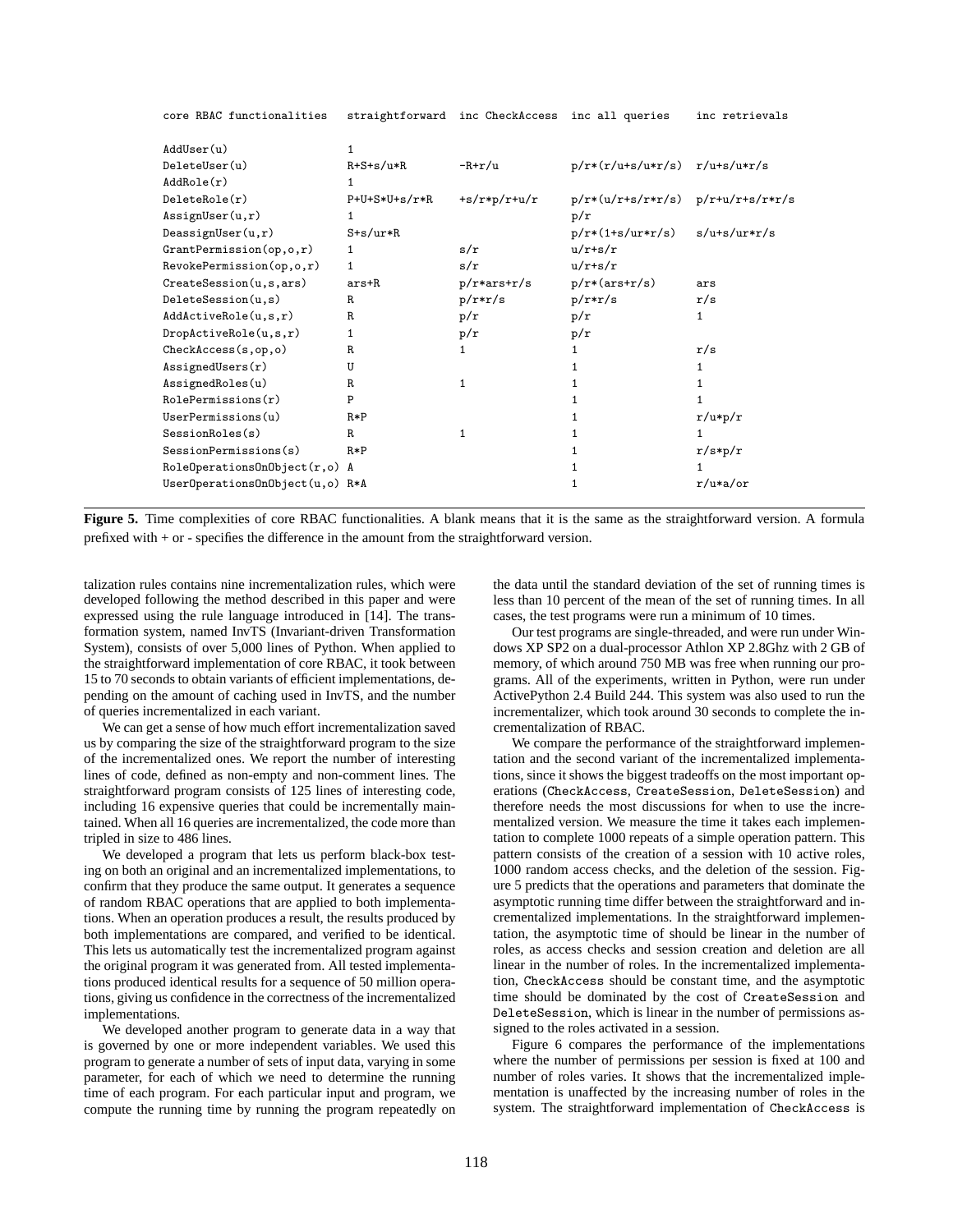

**Figure 6.** Running time of RBAC operations, 100 permissions per session, 1000 repeats.



**Figure 7.** Running time of RBAC operations, 30 roles, 1000 repeats.

linear in the number of roles in the system; so are CreateSession and DeleteSession, albeit with a much smaller slope, as they occur only once per session, compared to the 1000 times of CheckAccess. These conform to the complexity analysis. The total running time of the straightforward version is linear in the number of roles, while the running time of the incrementalized version is constant. This improved asymptotic behavior leads to a practical speedup; with 100 roles, incrementalization improves the total running time from .94 to .37 seconds.

Figure 7 shows the results of a second experiment, where the number of roles in the system is fixed at 30 as the number of permissions per session varies. Again, the results conform to our



**Figure 8.** Total running time of RBAC, 100 permissions per session, 30 roles, 1000 repeats.

expectations. The asymptotic cost of the incrementalized session creation and deletion increases with the number of permissions per session, while the cost of CheckAccess remains constant. The running time of all of the operations in the straightforward version are also asymptotically constant, although the practical cost of the straightforward version of CheckAccess is larger than that of the incrementalized version.

These two experiments show that the operations that dominate the running times differ between the two implementations, making it necessary to choose the one that is superior for a given application. When the number of roles and number of permissions per session are fixed, which implementation is faster depends on the number of access checks per session. While both implementations are asymptotically linear in the number of access checks per session, Figure 8 shows that there is a critical number of access checks above which the incrementalized implementation is faster. When this threshold is reached, the decreased cost of the repeated CheckAccess operation is enough to pay for the increased cost of CreateSession and DeleteSession. While the exact value of this critical number will vary with the number of roles and the number of permissions per session, incrementalization will always win for a large enough number of access checks per session.

The incrementalized version is also superior when the cost of access checks is more important than the cost of session creation and deletion. This may be the case in an interactive system in which one is not concerned with the time it takes to create a session, but once that session has been created, demands that operations in it be performed as fast as possible. Here, it makes sense to move costs to non-critical times.

### **7. Related work and conclusion**

The idea of incrementally maintaining the results of set expressions is decades old. In particular, Paige et al studied the subject extensively under the names formal differentiation and finite differencing [16, 19, 18]. Related topics have also been studied by Earley [3], Fong [7, 6], and Yellin and Strom [22], among others, and used for many applications (e.g., [17, 2, 9]). Note that memoization